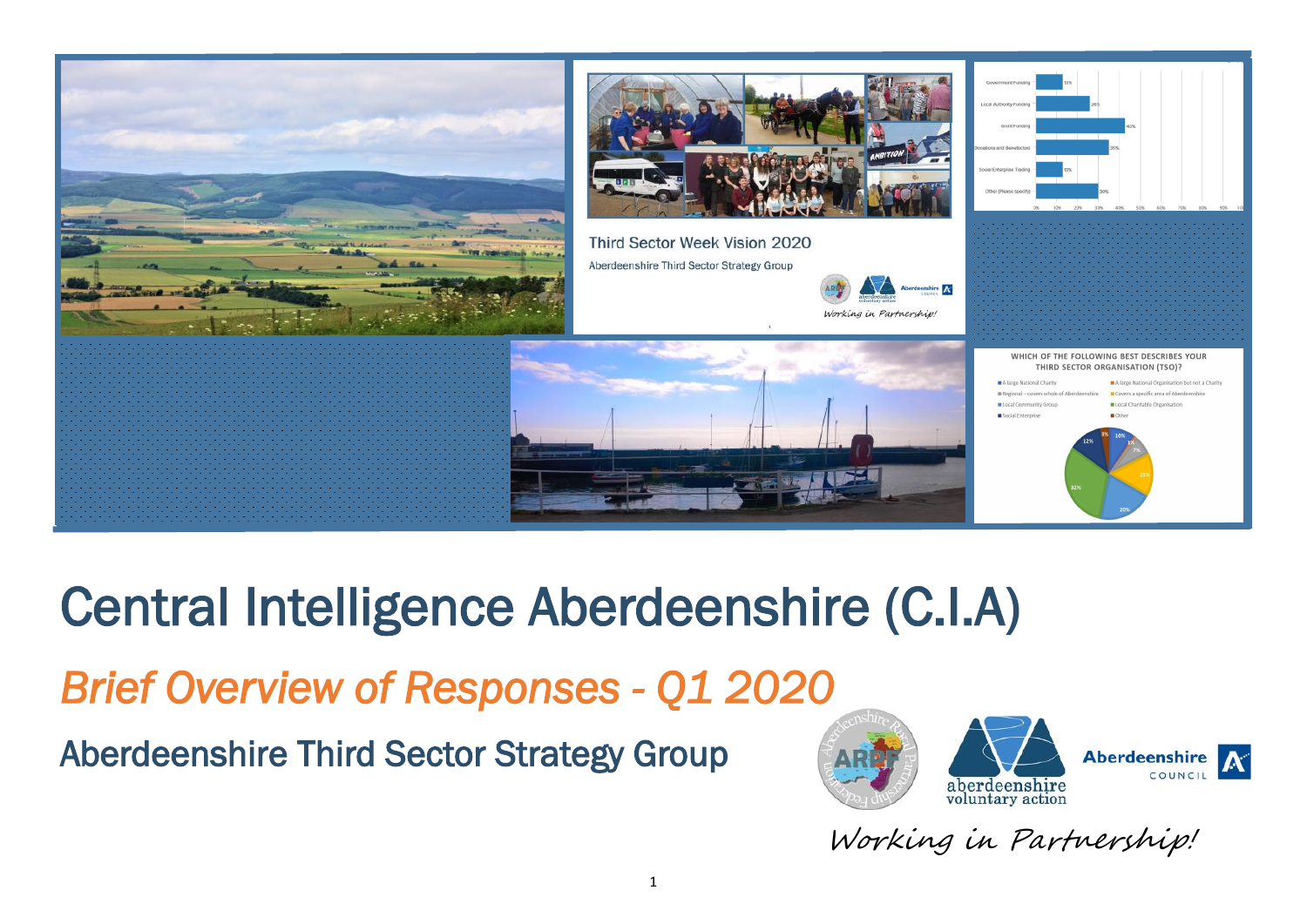#### Executive Summary

The TSSG have been embarking on a long-term piece of work to try and demonstrate the value of the Third Sector across Aberdeenshire. The first steps of this process was to launch the C.I.A. or Central Intelligence Aberdeenshire survey. This was intended to be a mapping exercise to try and gather some quantitative data – looking at "what" rather than the "who" we have across the Third Sector. It was hoped that the results would have given an indication of the economic value of the Third Sector and identify gaps but in addition, help the Third Sector recognise its own merits.

The survey was launched during the first quarter of 2020 and would have been live until the end of March 2020. However, unsurprisingly responses halted mid March as COVID19 events overtook such activities. As a result, we achieved fewer responses than anticipated which were not equally spread over the six areas of Aberdeenshire.

The responses do present an informative snapshot of the local Third Sector which will provide the basis for some comparative analysis as it is expected that this initiative will resume, albeit with an element of change, once the current situation has passed and we enter a phase of renewal.

There is still a body of work to undertaken to compile detailed analysis of the results. This document seeks to summarise and highlight some data of interest.

#### **Introduction**

A short online survey was launched in January 2020 to gather some key quantative data relating to Third Sector Organisations (TSOs) across Aberdeenshire. The initial roll out hit Kincardine and Mearns first, therefore the first 50 or so responses could be clearly attributed to this area, as not all respondents left details to identify which area they were operating. A total of 121 surveys were completed before the COVID19 crisis closed down efforts to replicate the response across all areas.

The survey comprised of 16 questions covering themes including the type of TSO they identified as; the services they delivered; number of staff and volunteers, turnover; sources of income; any grant awards received in the last 5 years; partnership working; sustainability and thoughts about the future. We accept that the picture may be very different going forward and as previously mentioned, these results will inform such change when we undertake some comparative analysis in the future.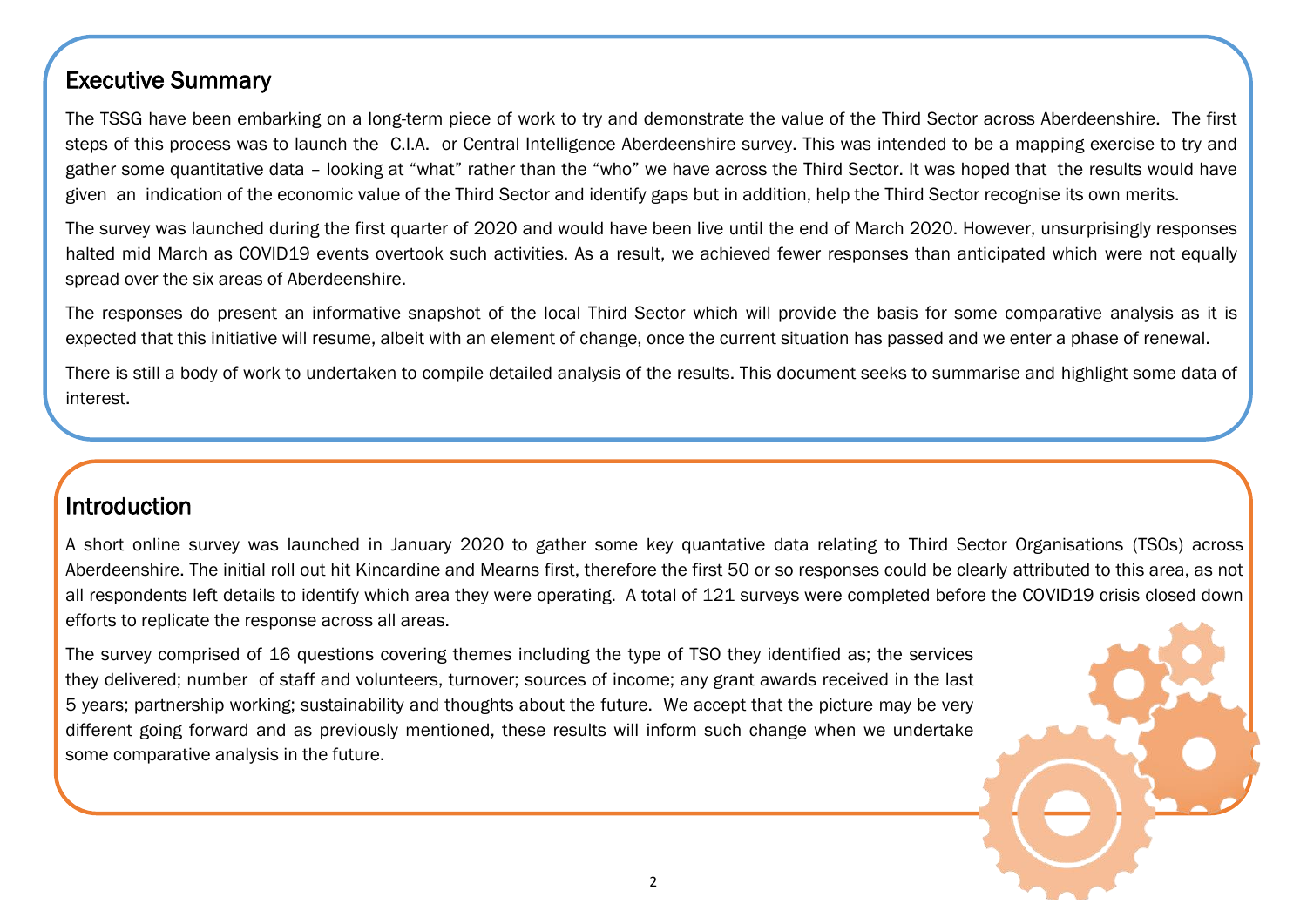

#### Type of Third Sector Organisations

Over 50% of the responses came from Local Community Groups and Local Charitable Organisations. This is encouraging as there was a concern that these groups may not identify as TSOs. As part of the communication which went out with the survey link was a description of what is meant by a TSO, so this level of participation demonstrates a level of success of this message getting through.

The number of respondents identifying as Social Enterprises returned 12% reflecting the remarkable growth in this operational model in the last decade. Grant dependent charities and non-governmental organisations are perhaps recognising a need to become more entrepreneurial.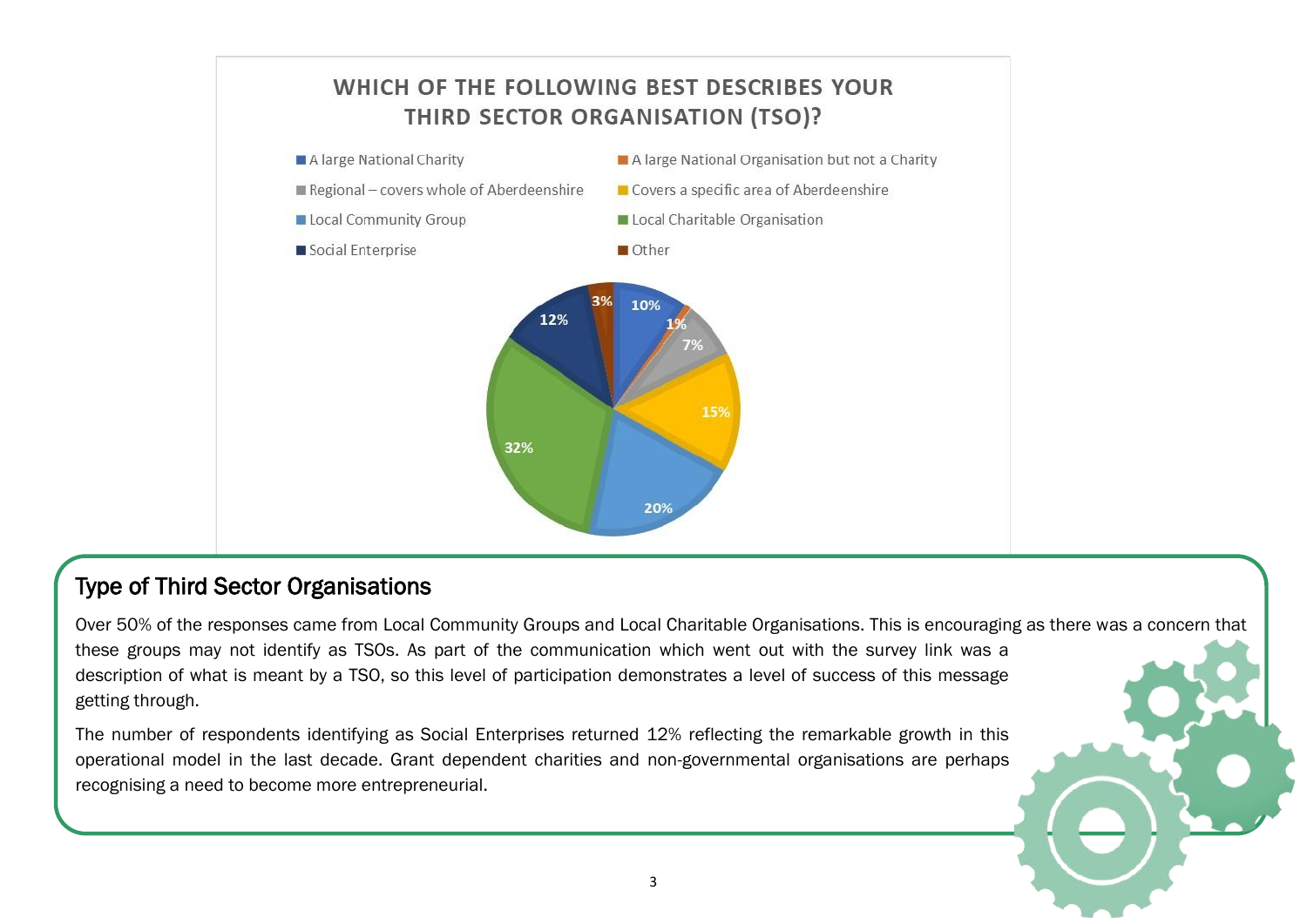# What do they do?

The survey offered a list of 30 different areas of interest and the option to include any not listed. The Top Five areas of interest and service delivery according to the responses were as follows;

|    | 1. Health and Wellbeing | 46%                       |     |
|----|-------------------------|---------------------------|-----|
|    | 2. Volunteering         | 39%                       |     |
|    | 3. Community Spaces     | 32%                       |     |
| 4. | Loneliness              | 31%                       |     |
| 5. | <b>Mental Health</b>    | 29% and Older People also | 29% |

Participants were invited to select all that applied, therefore percentages added will exceed 100 as many organisations provide a range of services.

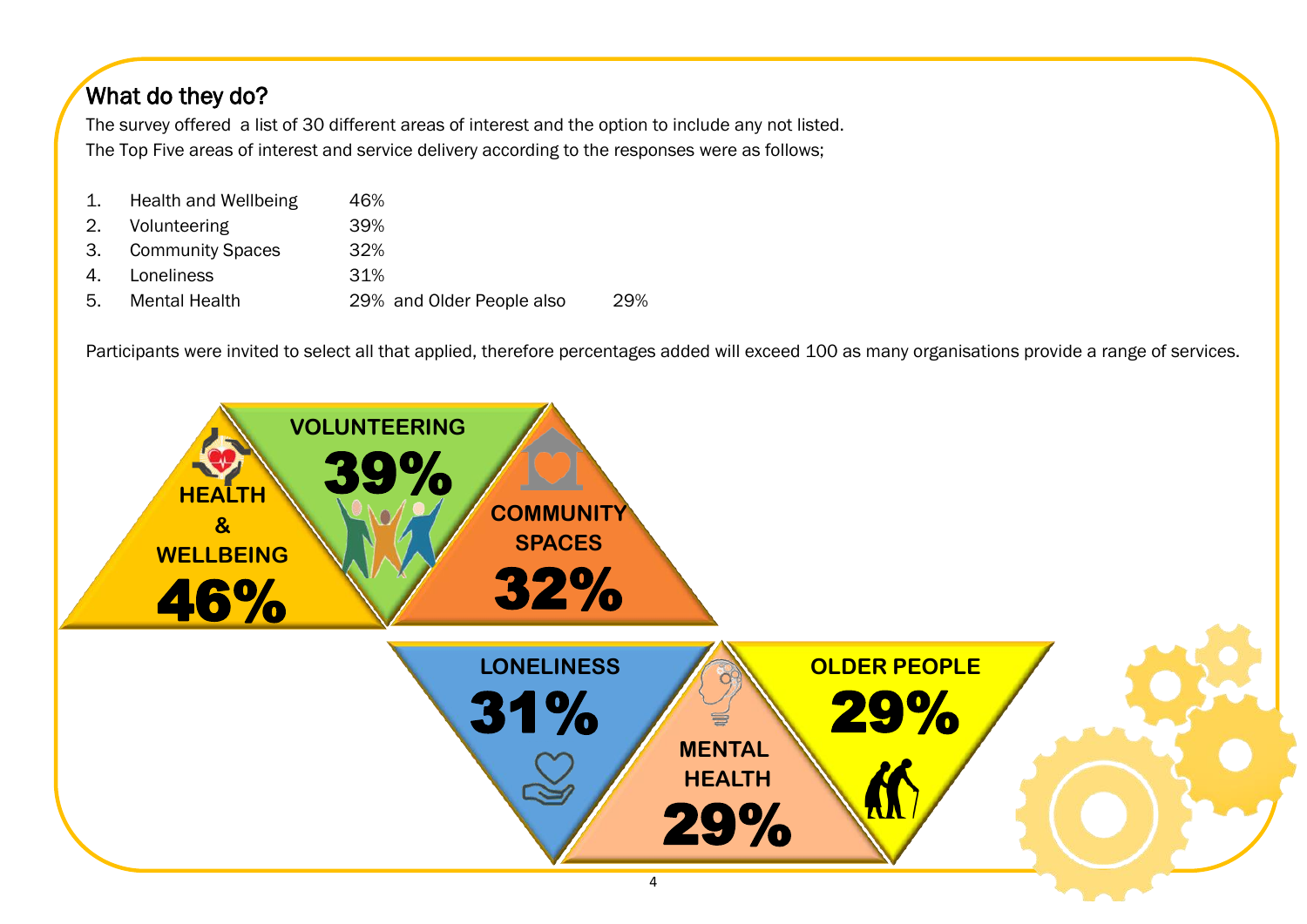#### Human Resources

Í

Just over 50% of respondents told us that they employ paid staff. The results recorded a total of 758 people working in the TSOs that completed the survey. The positions included a mix of Full-Time, Part-Time and Seasonal work.

However, the results recorded that these TSOs worked with 2,497 Volunteers.

2,497

Volunteers

Just over 10% of respondents recorded no figure for Volunteers. It is possible that Volunteer Boards have not been included in some cases. This presents an opportunity for learning when we revisit the survey as some of the questions will perhaps need redesigned.

121

758

Employees

Third Sector **Organisations**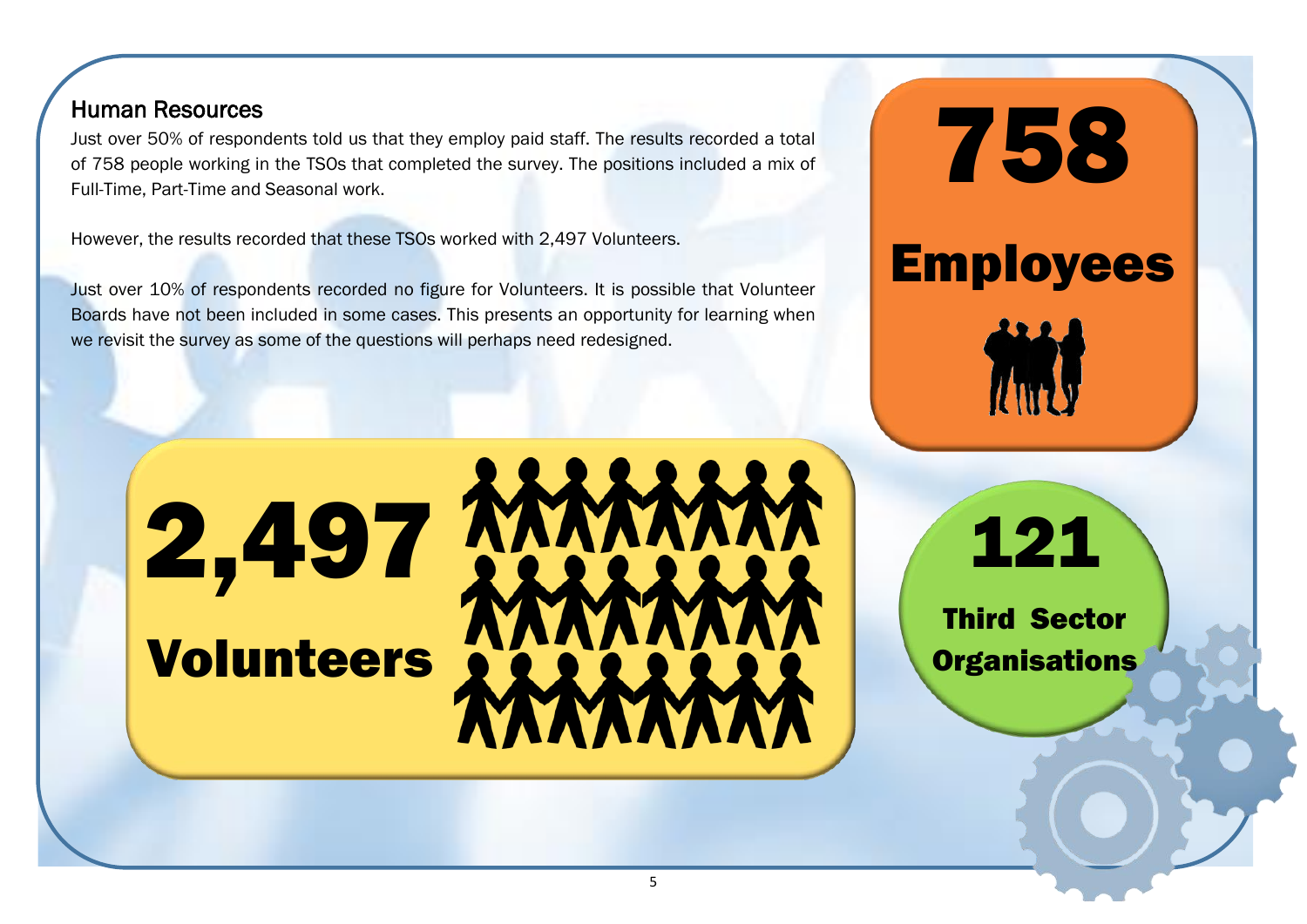

# Funding

The data records that 75% of respondents received Grant Funding Awards within the last 5 years. A considerable number of these participants did not disclose the amount of funding they received, therefore we can expect that the actual figure will be somewhat greater than what we have been told. From the respondents who shared this information we were able to establish that £5,942,103 of has be awarded to these TSOs just short of £6 million.

# Working Together

It is encouraging, in regard to the TSSG's mission statement, that the survey recorded that 60% of those who participated are working in partnership with the Public Sector and 56% recorded that they work with a number of other TSOs.

### Need for Services

When considering how the requirements for the services delivered by the TSOs has grown over the past five years, 70% of respondents felt there had been a greater or much greater demand for their work.

# Looking Towards the Future

At the time the surveys were completed, the responses indicated some uncertainty but a reasonably positive outlook. Around a third of the TSO's felt their service would grow but they would be able to cope. 35% of these TSOs felt confident of future funding with 43% feeling neither confident nor concerned and 22% responding as concerned.

Again, a third of the participants were planning for the next three years with half the responses only planning for two years or not beyond a year.